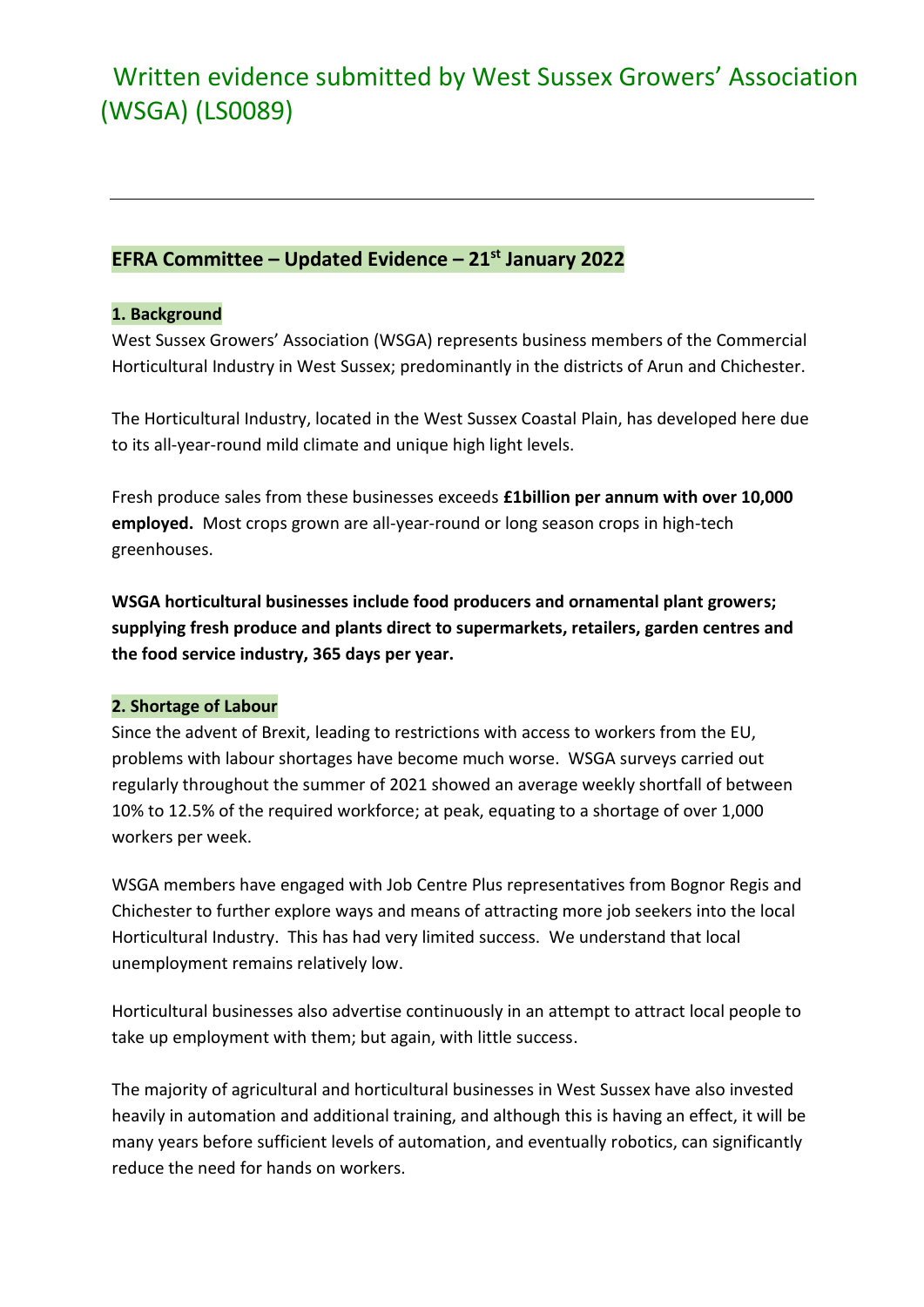WSGA and the National Farmers' Union (NFU) continue to press Government to increase the Seasonal Agricultural Workers Scheme (SAWS) numbers from the current 30,000 to 70,000. The recent announcement from Government that the 30,000 figure will temporarily be increased to 40,000 is welcome; however, it is patently obvious that this number will not be sufficient to go any where near to meeting the needs of our Industry.

Competition for the very limited numbers of workers amongst other sectors has intensified; with some businesses offering large signing on fees and other incentives to recruit staff.

A points-based Skilled Worker route was introduced on 1<sup>st</sup> January 2021 as part of the new immigration system. This route will include an element of tradeable points, where any occupation on the Shortage Occupation List (SOL) will be allocated 20 tradeable points; this effectively reduces the relevant salary thresholds by 20%; however, the minimum salary for "starter" positions should be reduced from £25,600 to £21,000 to meet the immediate needs of the agriculture, horticulture and food and drink industries.

### **3. Consequences**

Throughout 2021, most horticultural businesses in West Sussex have struggled to recruit sufficient numbers of workers to carry out full time and seasonal operations. **It should be stressed that this concerns full time as well as seasonal positions; and also, all skills levels; including: operational picking and packing jobs, team leaders and supervisors, drivers, machine operators and technicians.**

Basic wage rates and bonus systems have increased dramatically throughout 2021 as businesses attempt to attract the limited number of employees available.

Due to Brexit issues; many European workers, who traditionally returned year after year to the same employers, have not returned.

In addition to the problem of labour shortages; supply chain issues are causing further problems with disruption to incoming and outgoing deliveries. The shortage of HGV drivers is causing serious disruption to the distribution system.

### **4. Business Case Examples – West Sussex**

Throughout 2021; WSGA business members have reported weekly shortages of labour averaging between 10% and 12.5% of the workforce; equating to peak weekly shortages of over 1,000 people. This has led to:

- Perishable crops not being harvested
- Perishable crops not being processed, packed and distributed
- Inability to fill orders to supermarkets, retailers and food service customers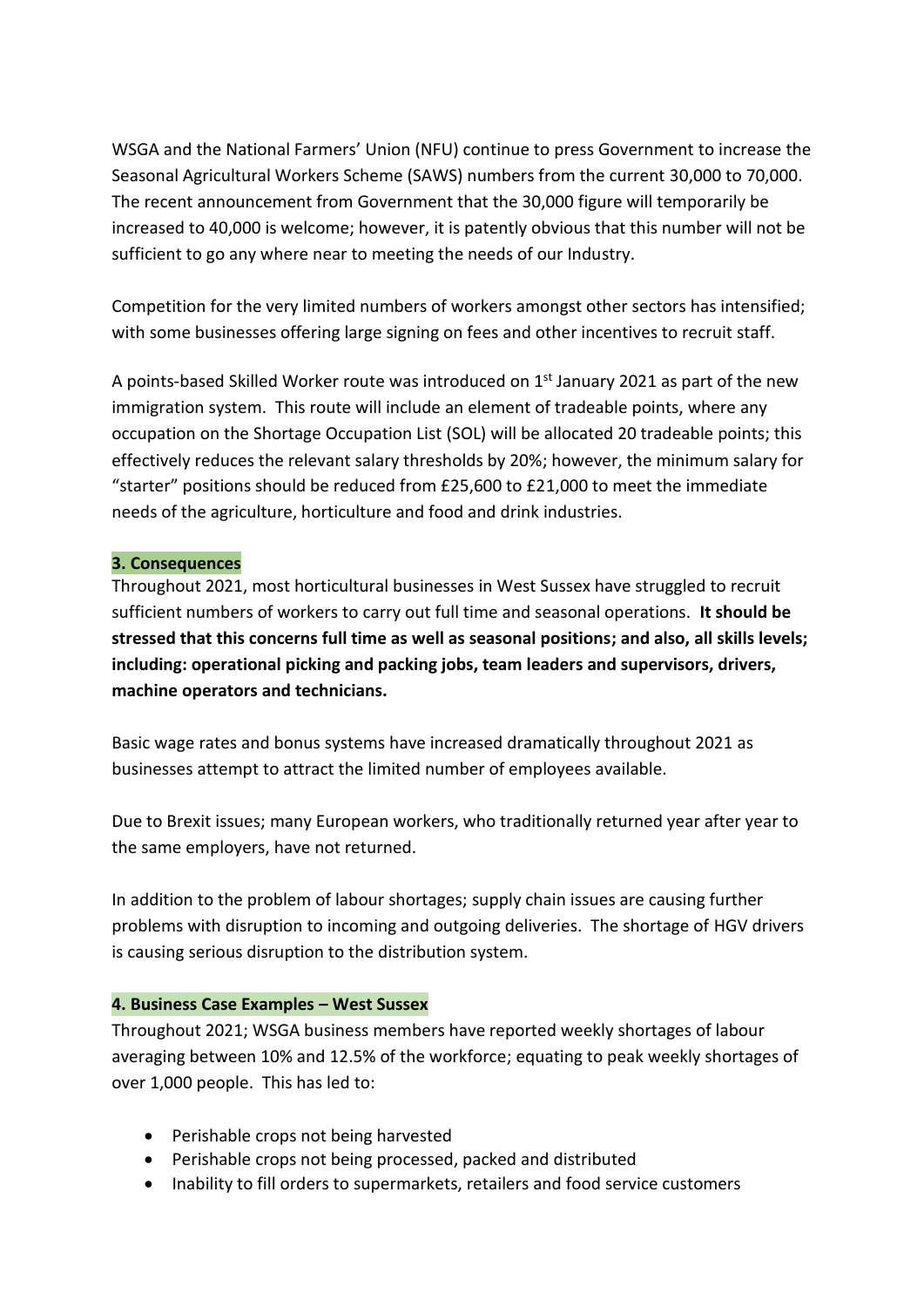- Crop work and harvesting intervals having to be lengthened, causing a loss in quality and yield
- Serious financial losses causing businesses development plans being shelved or abandoned
- Production plans for this year have already been cut back as it is believed by most businesses owners that there will be a similar shortage of labour in 2022
- **There's a real fear amongst growers that the loss of so much UK fresh produce production will lead to even more food being imported; the exact opposite of what the Government intends**

WSGA has many business case examples of the points raised in this paper and would be pleased to host a visit from members of the EFRA Committee to discuss this in more detail with business owners. Here are just a few examples:

**Grower A –** Abandoned over 60tonnes (£250,000) of strawberries due to be supplied to a leading supermarket. Multi-million pounds expansion plans shelved.

**Grower B –** Major grower and supplier to UK supermarkets has had to pick fruit less often leading to lost yield and quality. Multi-million pounds expansion plans shelved.

**Grower C –** Courgettes left unharvested in the field.

**Grower D –** Insufficient staff in the packhouse to fill customers orders. Supermarket deliveries missed. Supply chain disrupted due to shortage of HGV drivers.

### **5. Other Facts**

The latest information from National Farmers' Union surveys shows that:

- The average shortage of workers to the end of September 2021 was 18.8% and crop wastage to that point was £61.6m.
- The 'returnee' rate for EU (settled/pre-settled) workers in 2021 is 35.9% and the proportion of domestic workers employed in 2021 is 5%.
- Average hourly wage for a seasonal worker is £10.22.
- Cucumber growers (mainly in Yorkshire and Lee Valley areas) say plantings will be down 30% in 2022 because of labour shortages and high gas prices.
- Growers in the Lincolnshire area indicate an average reduction of vegetable area of 25% in 2022.
- The British Growers Association estimates an average reduction of area by 9.2% across 11 crop groups.
- With a total requirement of 70,000 seasonal workers, and an expected 'returnee rate' from EU nationals with settled/pre-settled status being no more than 40%, it is estimated there will be a workforce shortage of 25,000 in 2022.
- 52% of growers said worker shortages stop plans to deliver future business projects.